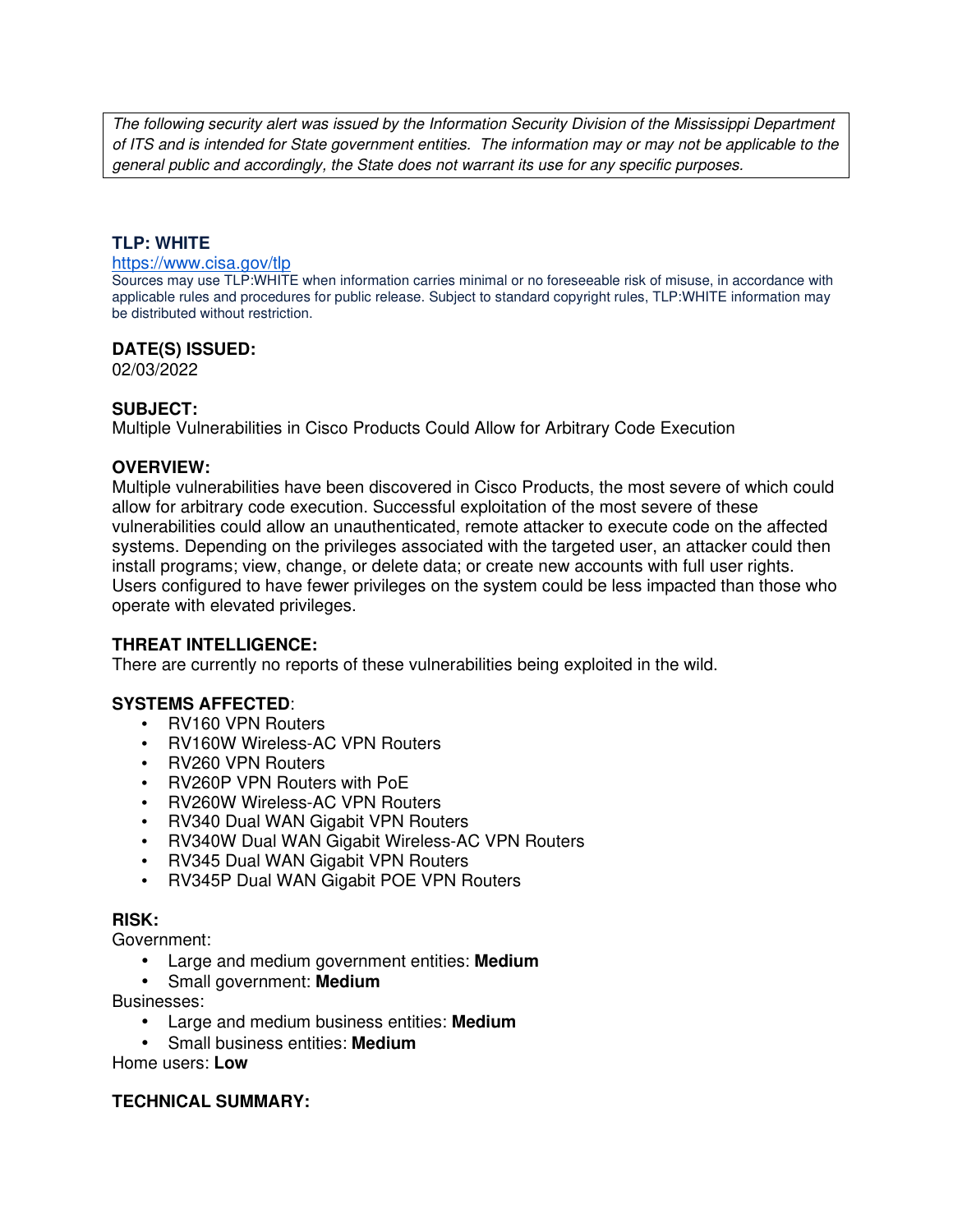Multiple vulnerabilities have been discovered in Cisco Products where successful exploitation of the most severe could allow for arbitrary code execution. Details of the vulnerabilities are as follows:

- A vulnerability in the SSL VPN module of Cisco Small Business RV340, RV340W, RV345, and RV345P Dual WAN Gigabit VPN Routers could allow an unauthenticated, remote attacker to execute arbitrary code on an affected device. (CVE-2022-20699, CWE-285)
- Multiple vulnerabilities in the web-based management interface of Cisco Small Business RV Series Routers could allow a remote attacker to elevate privileges to root. (CVE-2022-20700, CVE-2022-20701, CVE-2022-20702 and CWE-269)
- A vulnerability in the software image verification feature of Cisco Small Business RV Series Routers could allow an unauthenticated, local attacker to install and boot a malicious software image or execute unsigned binaries on an affected device. (CVE-2022-20703 and CWE-434)
- A vulnerability in the software upgrade module of Cisco Small Business RV Series Routers could allow an unauthenticated, remote attacker to view or alter information that is shared between an affected device and specific Cisco servers (cloudsso.cisco.com and api.cisco.com). (CVE-2022-20704 and CWE-552)
- A vulnerability in the session management of the web UI of Cisco Small Business RV Series Routers could allow an unauthenticated, remote attacker to defeat authentication protections and access the web UI. The attacker could obtain partial administrative privileges and perform unauthorized actions. (CVE-2022-20705, CWE-285)
- A vulnerability in the Open Plug and Play (PnP) module of Cisco Small Business RV Series Routers could allow an unauthenticated, remote attacker to inject and execute arbitrary commands on the underlying operating system. (CVE-2022-20706, CWE-77)
- Multiple vulnerabilities in the web-based management interface of Cisco Small Business RV340, RV340W, RV345, and RV345P Dual WAN Gigabit VPN Routers could allow an unauthenticated, remote attacker to inject and execute arbitrary commands on the underlying operating system. (CVE-2022-20707, CVE-2022-20708, CVE-2022-20749, CWE-77)
- A vulnerability in the web-based management interface of Cisco RV340, RV340W, RV345, and RV345P Dual WAN Gigabit VPN Routers could allow an unauthenticated, remote attacker to upload arbitrary files to an affected device. (CVE-2022-20709, CWE-434)
- A vulnerability in the internal interprocess communication of Cisco Small Business RV Series Routers could allow an unauthenticated, remote attacker to cause a denial of service (DoS) condition in the login functionality of the web-based management interface. (CVE-2022-20710, CWE-785)
- A vulnerability in the web UI of Cisco RV340, RV340W, RV345, and RV345P Dual WAN Gigabit VPN Routers could allow an unauthenticated, remote attacker to overwrite certain files on an affected device. (CVE-2022-20711, CWE-785)
- A vulnerability in the upload module of Cisco Small Business RV Series Routers could allow an unauthenticated, remote attacker to execute arbitrary code on an affected device. (CVE-2022-20712, CWE-77)

Successful exploitation of the most severe of these vulnerabilities could allow for arbitrary code execution in the context of the targeted user. Depending on the privileges associated with the user, an attacker could then install programs; view, change, or delete data; or create new